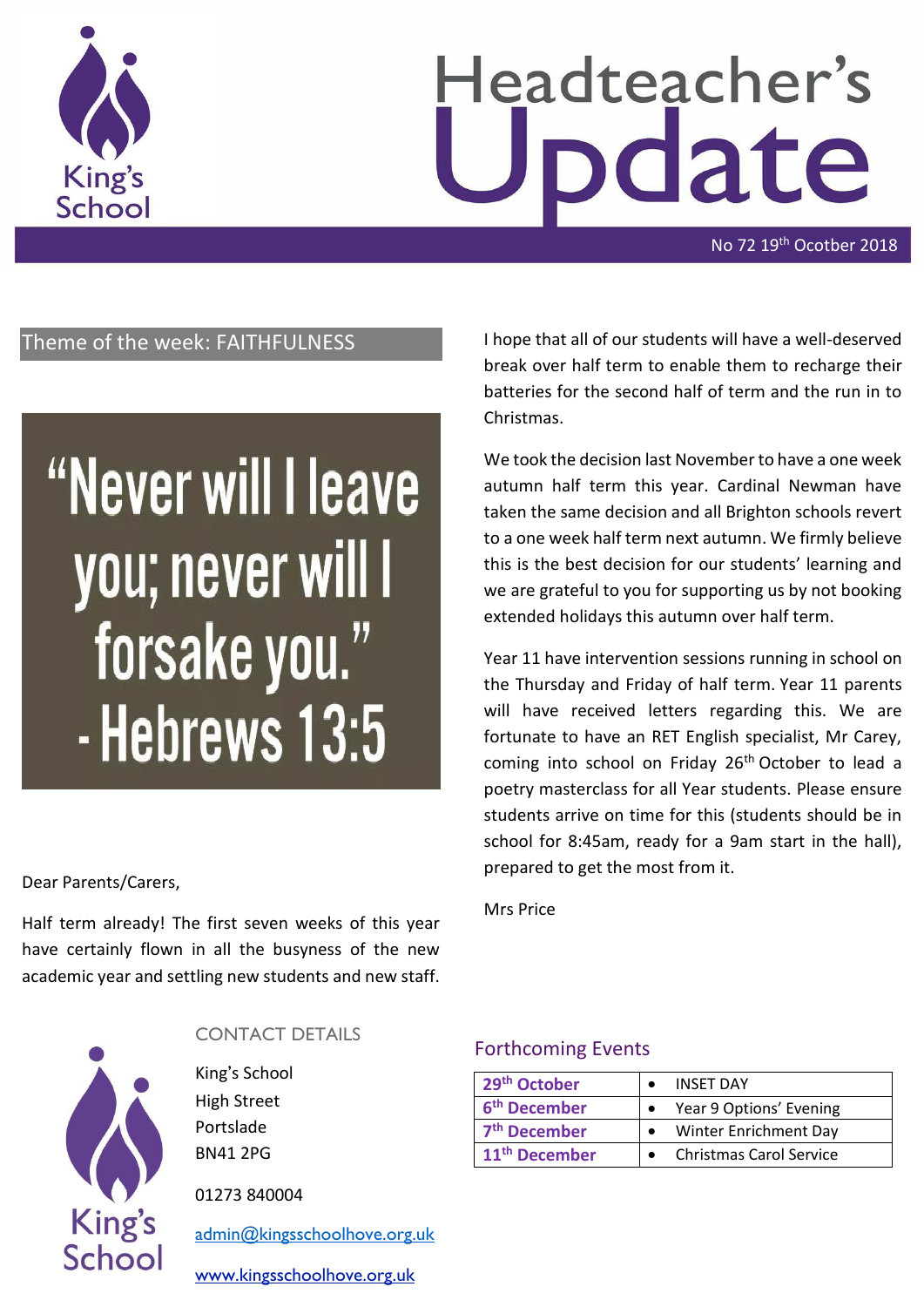## **King's School**

#### INSET Date Reminder

A final reminder that Monday 29<sup>th</sup> October is an INSET day; the school will be closed to all students on this date. Staff will be participating in a cross-Trust INSET day with colleagues from across the Russell Education Trust.

Training will centre on meeting the needs of average prior attainment students (those transitioning from primary with broadly average scaled scores). All students should return from the half-term break for an 8:30am start as usual on Tuesday 30<sup>th</sup> October.

## Macmillan Coffee Morning

Mrs Green organised a staff coffee morning in school on Monday 8<sup>th</sup> October.

Members of staff were invited to bake a cake to compete in a 'Bake Off'.

Staff then visited

the staff room on Monday during break time to sample cakes, vote for their favourite and make a donation to Macmillan Cancer Support.

We had 11 bakers in total who made a fantastic effort to provide us with beautiful and delicious cakes. The event was well supported by staff and we ended up raising £152!

In third place in the bake off was Mrs Cornell; in second place was Ms Wood; and in first place was our very talented Science Technician and star baker Mrs Ford whose cake is shown in the accompanying photograph. This week it was the turn of the students to hold their Macmillan event, under the leadership of Year 9 student Holly Dyer. A full report will follow in our next newsletter.

## Student of the Week



For **Year 7**, student of the week goes to Teddy. This is awarded for his change of attitude in Computing lessons - focus and motivation was great this week.

Student of the week for **Year 8** is Phebe. She was nominated for welcoming a new student and assisting in their integration.





Holly is our **Year 9** student of the week. Holly helped to organise a charity bakesale which raised over £150, showing leadership, entrepreneurialism and philanthropy. Well done Holly!

**Year 10** student of the week is Charlie. Charlie was nominated for her excellent work leading worship. Thank you Charlie!





For **Year 11**, student of the week is Sonny. Sonny volunteered to deliver a boxing lesson to his CORE PE group, which Miss Staples described as "an engaging and intense session, which got every student involved!"

#### Arts Students of the Term

Our **Key Stage 3** arts students of the term are

- Art- Naomi Moore
- Music- Sophie Knight • Drama- Teddy
- Deveson and Nicholas Bushara



All nominated for their exceptional effort and achievement

**Key Stage 4** arts students of the term are:

- Art- Gracie Jones
- Music- Joseph Milne
- Drama- Isobel Doo Lawrie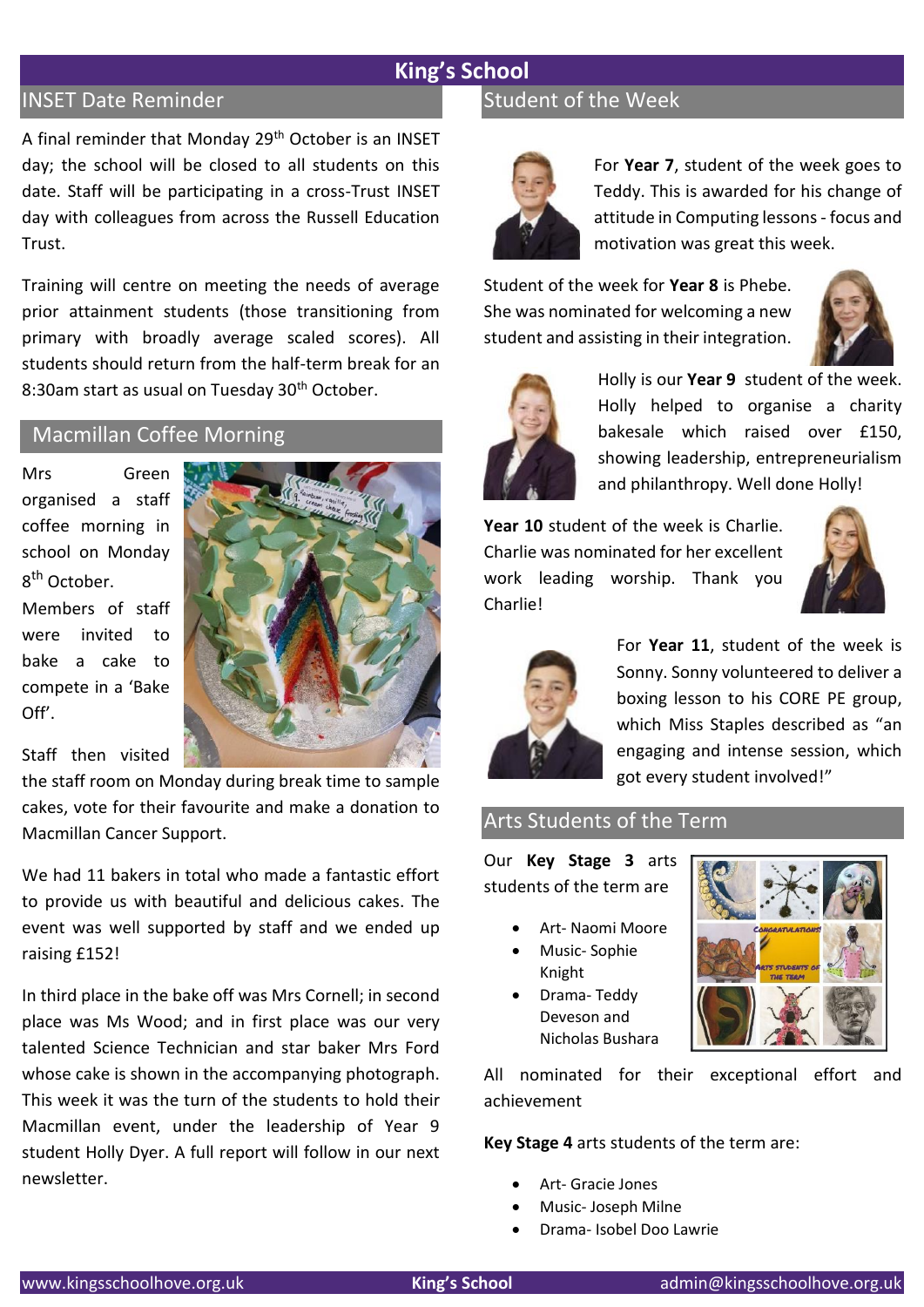### **King's School**

Our Key Stage 4 students were nominated to recognise their continued hard work and for an excellent start to their courses.

#### Staff Profile – Mrs Weir

I am excited to be joining King's this year, as the new Head of Geography.

I have worked in different schools across Brighton and Hove and in Hampshire. I am looking forward



to developing the department as the school grows and moves in to the new site. Outside of school, I love spending time with my family and friends, being outdoors walking, watching Brighton play at the Amex and cooking. It is a real privilege to be joining the community here at King's. I look forward to meeting you soon.

## GCSE Results 2018- Provisional Performance **Tables**

The Department for Education has now published the provisional performance tables for GSCE results 2018. The performance table for Brighton and Hove secondary schools can be reached by clicking on the link below.

Our congratulations and thanks to all the students and staff who worked so hard on an outstanding first set of GCSE results!

[https://www.compare-school](https://www.compare-school-performance.service.gov.uk/schools-by-type?step=default&table=schools®ion=846&laname=brighton-and-hove&geographic=la&for=secondary&datasetFilter=provisional)[performance.service.gov.uk/schools-by](https://www.compare-school-performance.service.gov.uk/schools-by-type?step=default&table=schools®ion=846&laname=brighton-and-hove&geographic=la&for=secondary&datasetFilter=provisional)[type?step=default&table=schools&region=846&lanam](https://www.compare-school-performance.service.gov.uk/schools-by-type?step=default&table=schools®ion=846&laname=brighton-and-hove&geographic=la&for=secondary&datasetFilter=provisional) [e=brighton-and](https://www.compare-school-performance.service.gov.uk/schools-by-type?step=default&table=schools®ion=846&laname=brighton-and-hove&geographic=la&for=secondary&datasetFilter=provisional)[hove&geographic=la&for=secondary&datasetFilter=pr](https://www.compare-school-performance.service.gov.uk/schools-by-type?step=default&table=schools®ion=846&laname=brighton-and-hove&geographic=la&for=secondary&datasetFilter=provisional) [ovisional](https://www.compare-school-performance.service.gov.uk/schools-by-type?step=default&table=schools®ion=846&laname=brighton-and-hove&geographic=la&for=secondary&datasetFilter=provisional)

#### Netball Report

King's School Netball v BACA: 15.10.18

Our Year 8 netball team had their first fixture of the season against BACA. It was an incredibly tight game, with the result standing at 6-6 at half time.

There was some fantastic shooting by Jemima and Evie, despite the blinding sunshine. The girls brought the ball down patiently through the mid court, allowing both shooters to set themselves up, where they wanted to in the shooting circle. Our defence worked extremely hard in the final quarter, to make some crucial turn overs, which contributed to our final score, 10-7 to King's.

Well done to all of the girls involved for our first win: Jemima Roberts (captain), Evie Church, Sophie Whewell, Ella Kaps, Evie Potter, Abigail Renouf, Millie Bullivant, Freya Lambert and Tess Talbot. Player of the match was given to Ella Kaps.



#### Letters Home

#### **Year 7- Arras Christmas Market**

Families of Year 7 students were sent a letter with information on a visit to Arras Christmas Market on the December enrichment day. To secure a place on the trip, a £30 deposit should be provided via ParentPay by 26<sup>th</sup> October. Please note that students will require a passport and EHIC for this trip.

#### **Year 11 GCSE Drama Performance**

Parents/carers of Year 11 students taking GCSE drama were sent a letter inviting them to attend a performance of work devised by the class. The performance will be 4-7pm on 1<sup>st</sup> November.

*Copies of letters sent home can be found on the 'news' section of the website.*